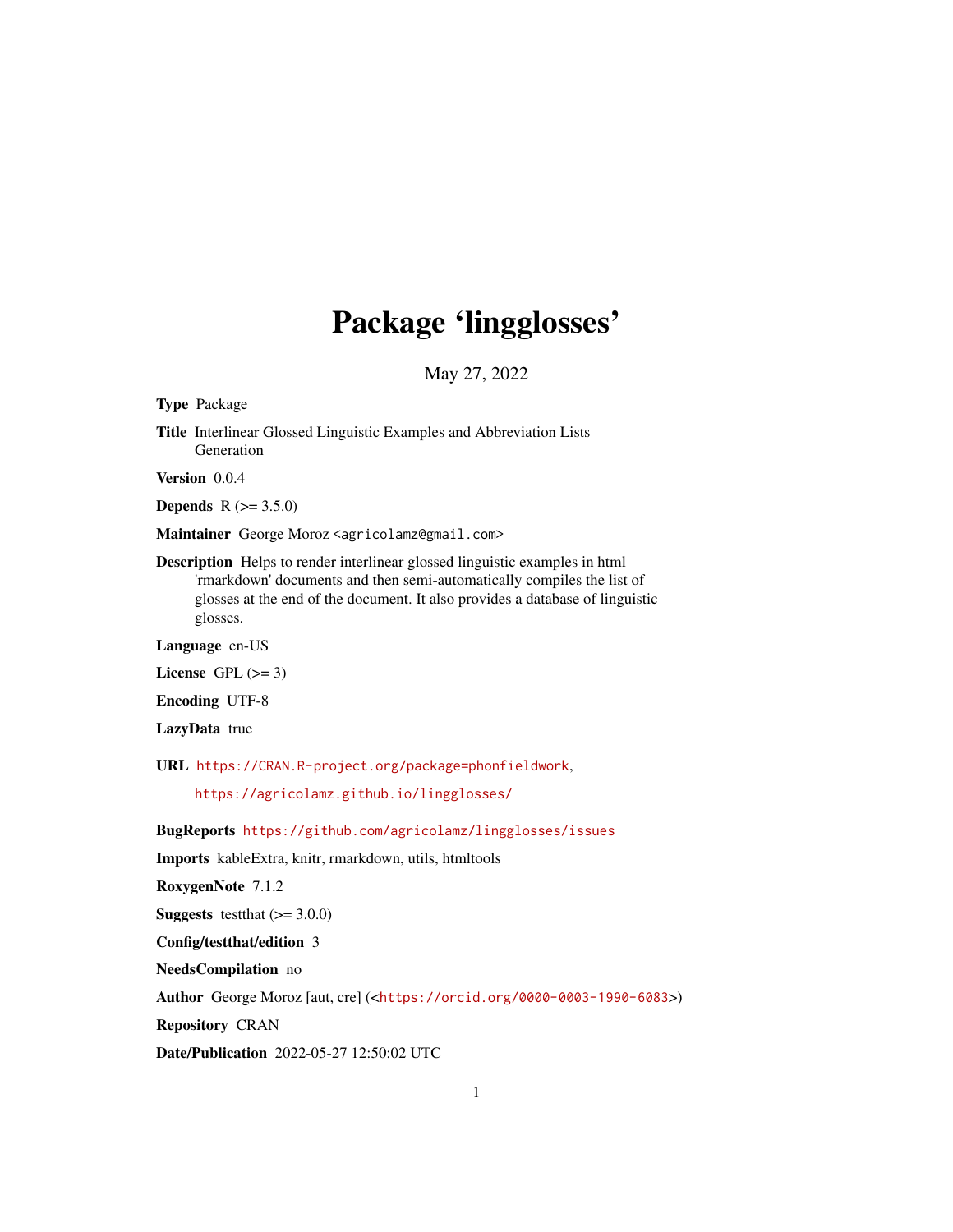# <span id="page-1-0"></span>R topics documented:

| Index | -8 |
|-------|----|
|       |    |
|       |    |
|       |    |
|       |    |
|       |    |
|       |    |

add\_gloss *Gloss an example*

# Description

Adds glosses to the glosses list and adds small capitals to glosses. Escapes strings that begins and ends with curly brackets.

## Usage

```
add_gloss(glosses)
```
# Arguments

glosses character vector with glosses in upper case.

# Value

vector of small capitalized glosses (if string is in the upper case) and not glosses (if string is not in the upper case)

# Author(s)

George Moroz <agricolamz@gmail.com>

# Examples

add\_gloss(c("ABS", "ERG"))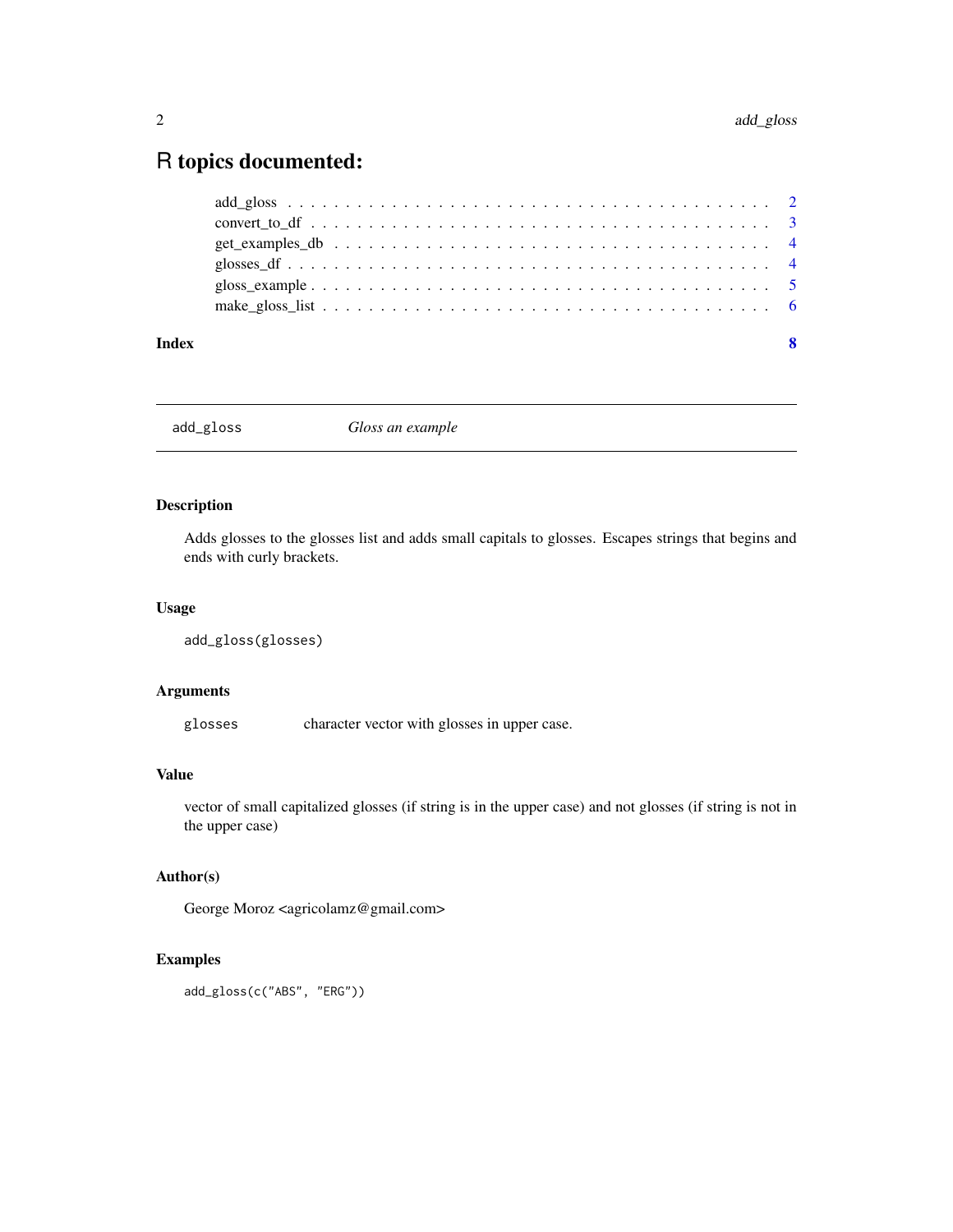<span id="page-2-0"></span>convert\_to\_df *Converts example to a data.frame*

# Description

Converts example to a data.frame and adds it to the database of Interlinear-Glossed examples.

# Usage

```
convert_to_df(
 transliteration,
 glosses,
 free_translation = "",
 comment = ",
 annotation = NULL,
 drop_transliteration = FALSE,
 write_to_db = TRUE,
 counter = getOption("lingglosses.example_counter")
)
```
# Arguments

| transliteration      |                                                                                                                           |
|----------------------|---------------------------------------------------------------------------------------------------------------------------|
|                      | character vector of the length one for the transliteration line.                                                          |
| glosses              | character vector of the length one for the glosses line.                                                                  |
| free_translation     |                                                                                                                           |
|                      | character vector of the length one for the free translation line.                                                         |
| comment              | character vector of the length one for the comment line (under the free transla-<br>tion line).                           |
| annotation           | character vector of the length one for the annotation line (above translation).                                           |
| drop_transliteration |                                                                                                                           |
|                      | logical variable that denotes, whether user wants to have an example without<br>transliteration.                          |
| write_to_db          | logical variable that denotes, whether example should be added to the example<br>database.                                |
| counter              | double, value that denotes example id. By default gathered automatically through<br>hidden variables in the Rmd document. |
|                      |                                                                                                                           |

# Value

dataframe with

#### Author(s)

George Moroz <agricolamz@gmail.com>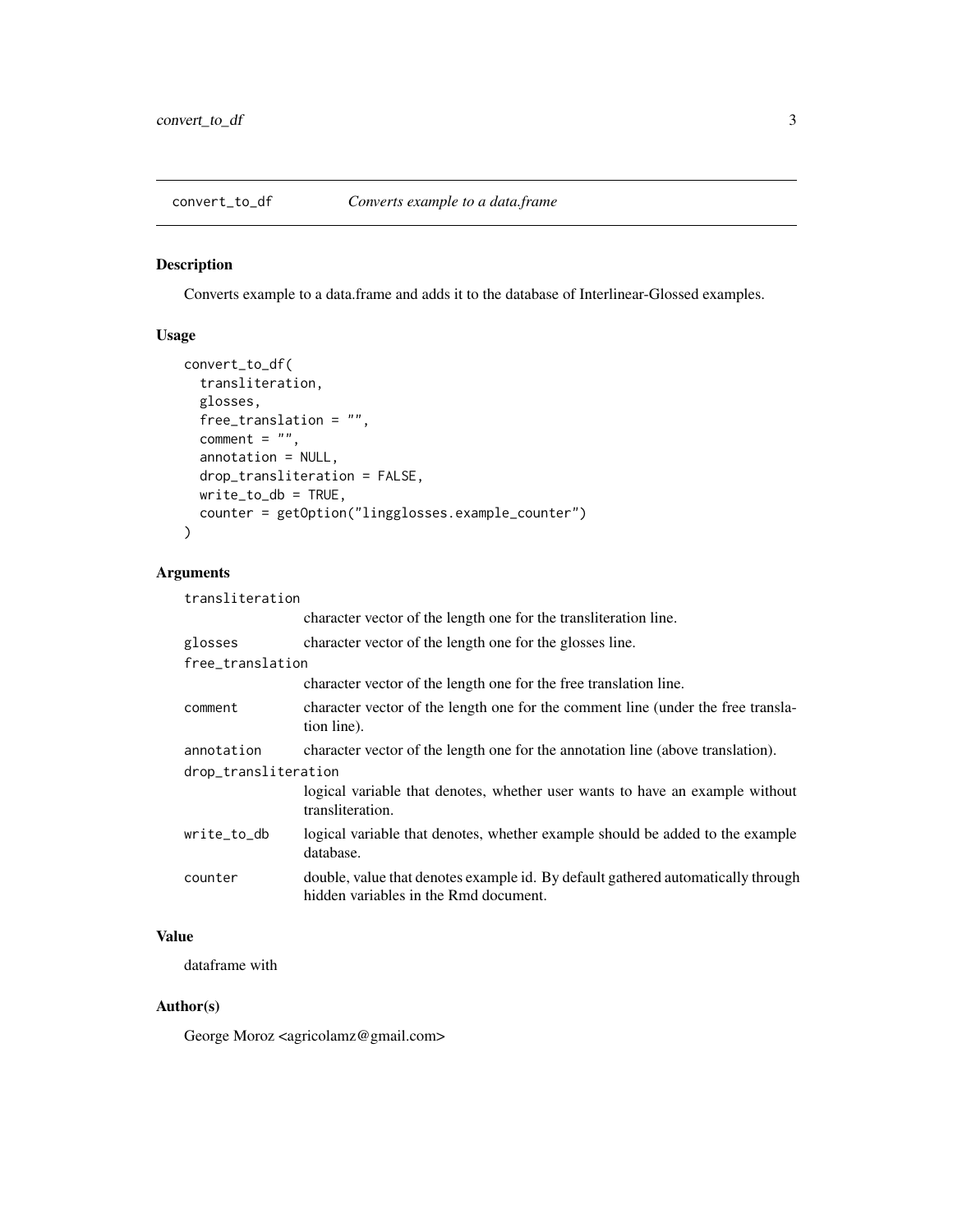<span id="page-3-0"></span>

### Description

Reads database of interlinear examples collected through the whole document.

## Usage

get\_examples\_db()

### Value

a dataframe with all interlinear examples from rmarkdown document.

#### Author(s)

George Moroz <agricolamz@gmail.com>

glosses\_df *Catalog of glosses*

#### Description

A dataset contains the list of glosses from the Leipzig Glossing Rules by Comrie, Haspelmath, and Bickel and other glosses automatically gathered from Glossa Journal articles.

#### Usage

glosses\_df

### Format

A data frame with 1339 rows and 4 variables:

gloss the gloss abbreviation

definition\_en the gloss definition

source the gloss source. Three possible values: Leipzig Glossing Rules, [Wikipedia](https://en.wikipedia.org/wiki/List_of_glossing_abbreviations) or lingglosses (this means parsed from Glossa).

weight glossa weight used for the choice in case of multiple definitions per gloss.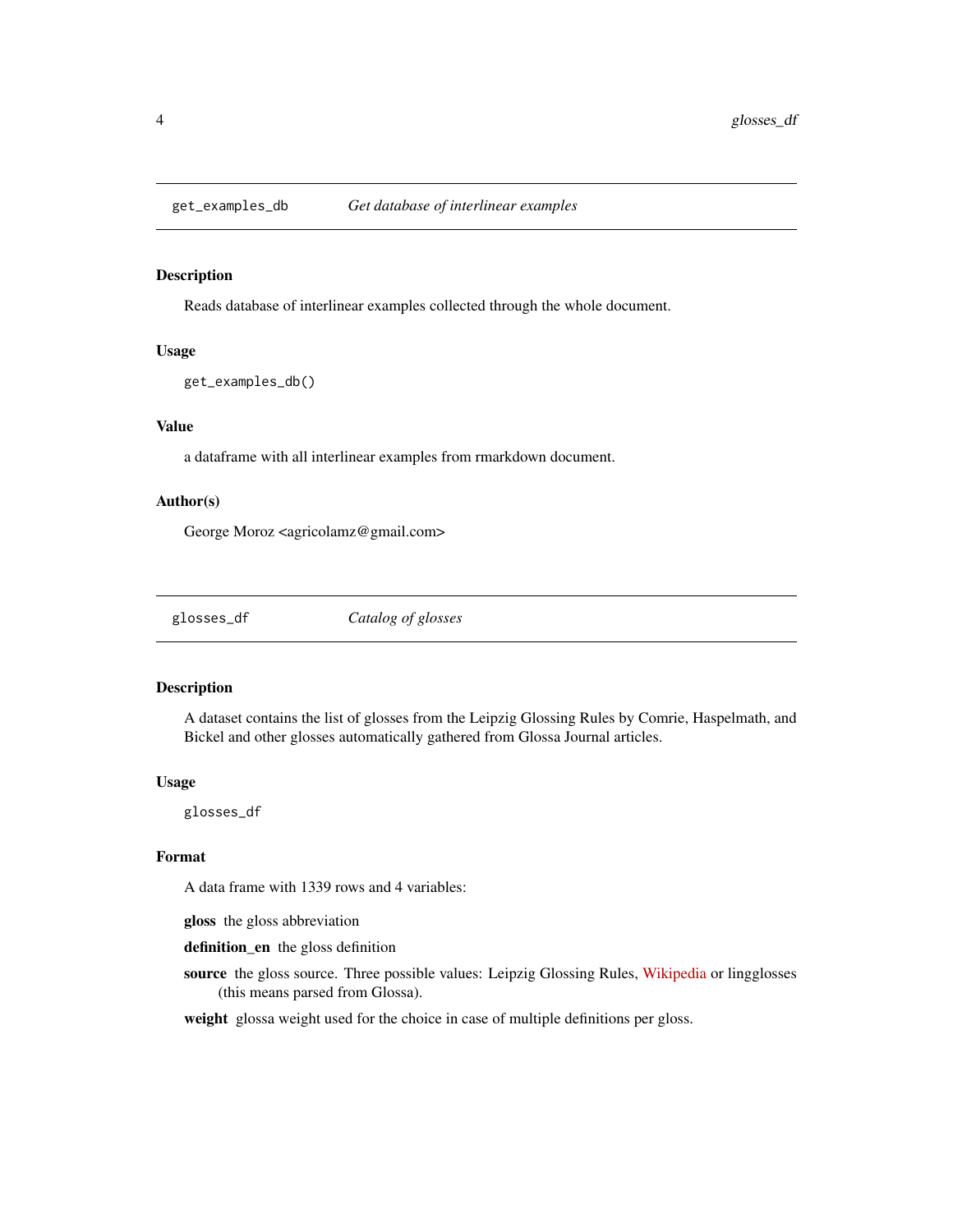<span id="page-4-1"></span><span id="page-4-0"></span>gloss\_example *Gloss an example*

# Description

Creates an interlinear glossed example for linguistics.

# Usage

```
gloss_example(
  transliteration,
  glosses,
  free_translation = "",
  comment = "",annotation = NULL,
  grammaticality = NULL,
  audio_path = NULL,
  audio_label = ",
  video_path = NULL,
  video_width = 320,
  video_height = 240,
  line_length = 70,
  italic_transliteration = TRUE,
  drop_transliteration = FALSE,
  intext = FALSE,
  write_to_db = TRUE
)
```
# Arguments

transliteration

|                  | character vector of the length one for the transliteration line.                                |
|------------------|-------------------------------------------------------------------------------------------------|
| glosses          | character vector of the length one for the glosses line.                                        |
| free_translation |                                                                                                 |
|                  | character vector of the length one for the free translation line.                               |
| comment          | character vector of the length one for the comment line (under the free transla-<br>tion line). |
| annotation       | character vector of the length one for the annotation line (above translation).                 |
| grammaticality   | character vector with the grammaticality value.                                                 |
| audio_path       | character string with the path to the sound in .wav format.                                     |
| audio_label      | character string for the label to display.                                                      |
| video_path       | character string with the path to the video.                                                    |
| video_width      | width argument for the video in px.                                                             |
| video_height     | height argument for the video in px.                                                            |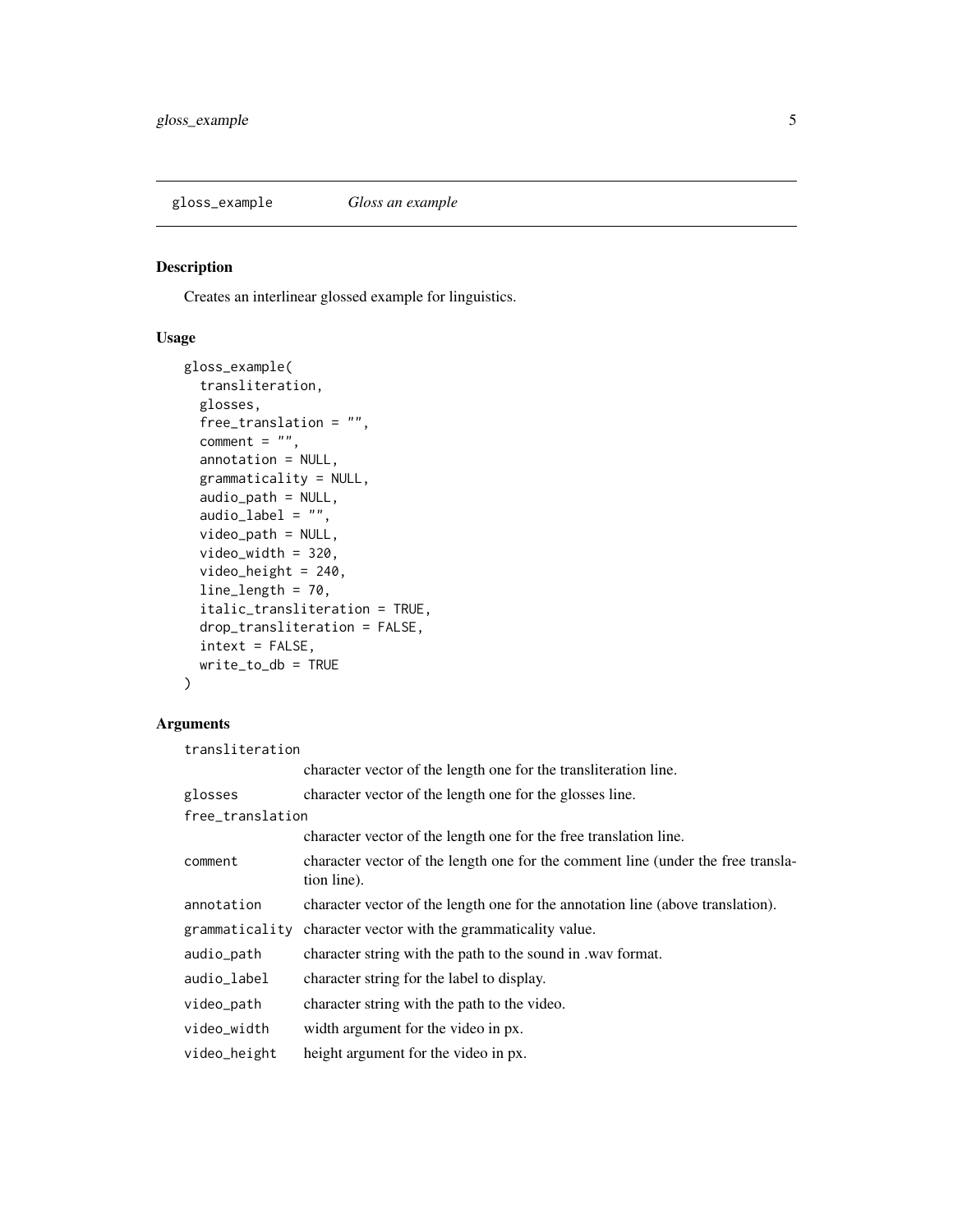<span id="page-5-0"></span>

| integer vector of the length one that denotes maximum number of characters per<br>one line.                                            |
|----------------------------------------------------------------------------------------------------------------------------------------|
| italic_transliteration                                                                                                                 |
| logical variable that denotes, whether user wants to italicize your example.                                                           |
| drop_transliteration                                                                                                                   |
| logical variable that denotes, whether user wants to have an example without<br>transliteration.                                       |
| logical variable that denotes, whether example should be considered as part of<br>the text (TRUE) or as a standalone paragraph (FALSE) |
| logical variable that denotes, whether example should be added to the example<br>database.                                             |
|                                                                                                                                        |

#### Value

html/latex output(s) with glossed examples.

#### Author(s)

George Moroz <agricolamz@gmail.com>

#### Examples

```
gloss_example("bur-e-**ri** c'in-ne-s:u",
              "fly-NPST-**INF** know-HAB-NEG",
              "I cannot fly. (Zilo Andi, East Caucasian)",
              grammaticality = "*",
              comment = "(\text{lit. do not know how to})")
gloss_example("bur-e-**ri** c'in-ne-s:u",
              "fly-NPST-**INF** know-HAB-NEG",
              "I cannot fly.",
              intext = TRUE)
```
make\_gloss\_list *Make a gloss list*

#### Description

Creates a gloss list based on glosses used in [gloss\\_example](#page-4-1). This function tries to guess the meaning of used glosses based on some internal database or database provided by user. You shouldn't treat result as carved in stone: you can copy, modify and paste in your markdown document. If you want your glossing list to be created automatically with make\_gloss\_list you can compile your own table in the definition\_source argument.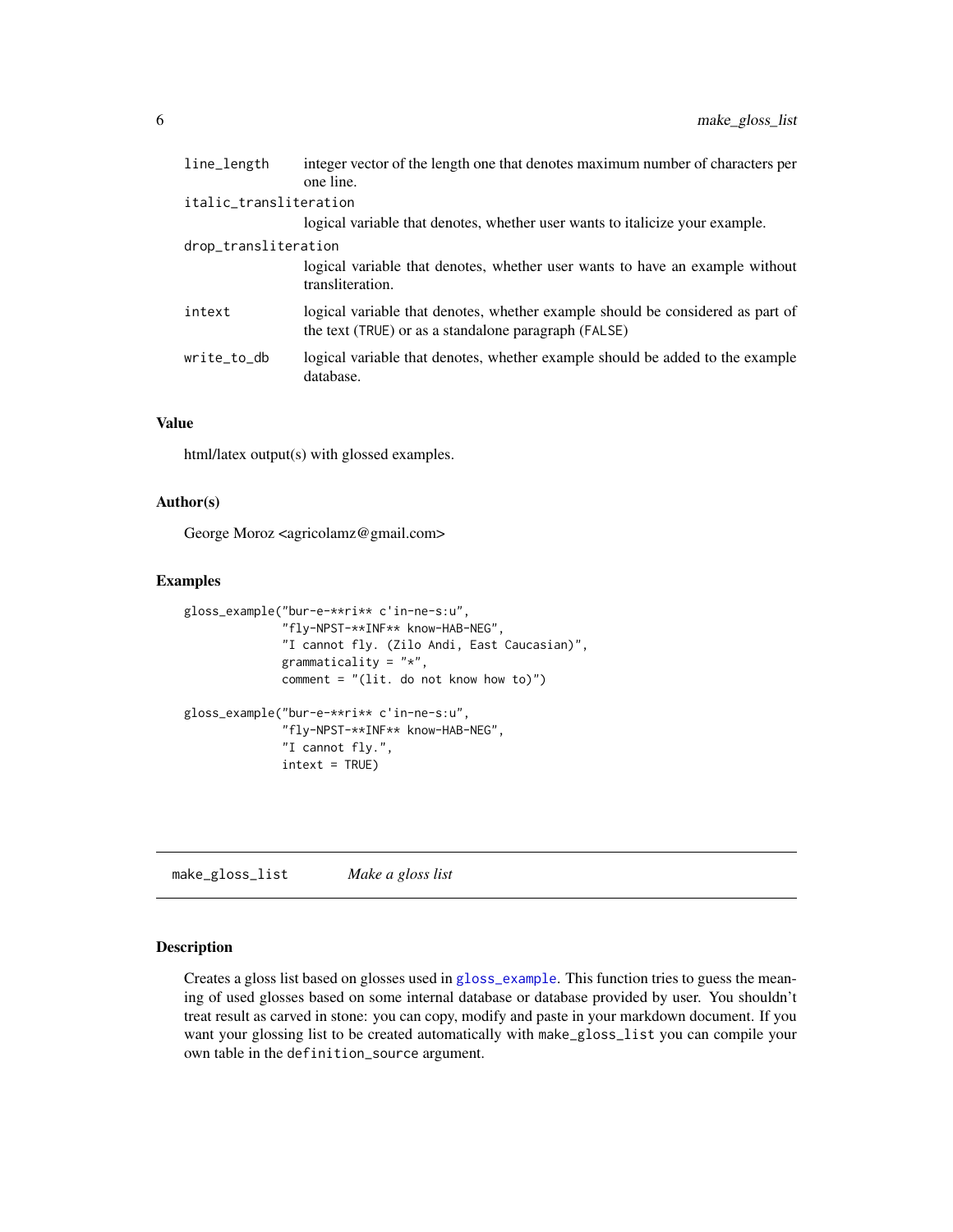make\_gloss\_list 7

# Usage

```
make_gloss_list(
  definition_source = lingglosses::glosses_df,
  remove_glosses = "",
  all_possible_variants = FALSE,
  annotate_problematic = TRUE
\mathcal{L}
```
# Arguments

definition\_source

dataframe with the columns gloss and definition that helps to automatic search for the gloss definitions.

remove\_glosses character vector that contains glosses that should be removed from the abbreviation list. all\_possible\_variants

logical. Some glosses have multiple definitions.

annotate\_problematic

logical. Whether emphasize duplicated and definitionless glosses

# Value

a string with glosses and their definitions gathered from definition\_source table.

# Author(s)

George Moroz <agricolamz@gmail.com>